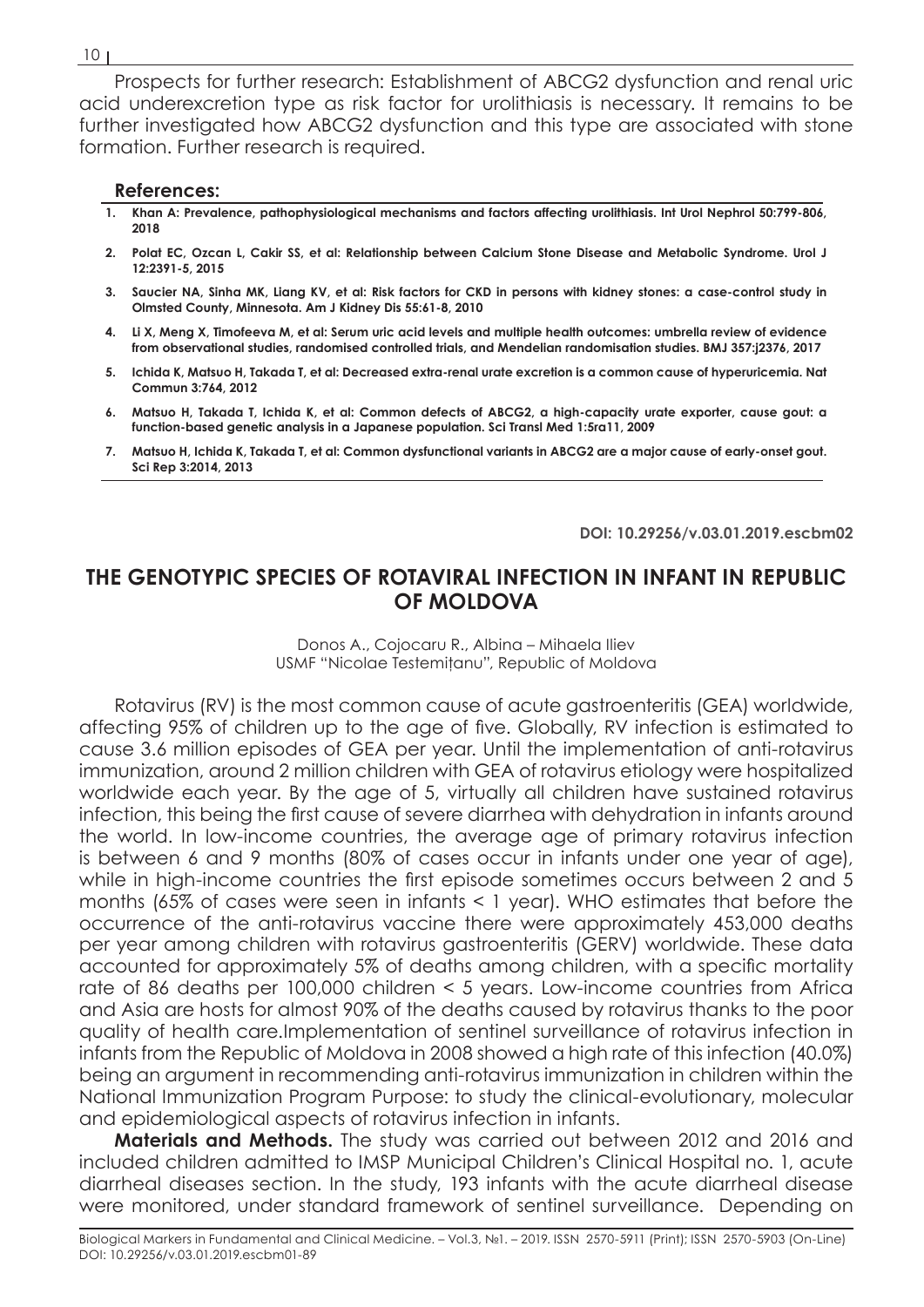the vaccine status, the study sample (n = 193) was divided into group I (121 patients) - children with unvaccinated rotavirus infection and group II (72 patients) - children with vaccinated rotavirus infection. The biological material was virologically examined for rotavirus infection using the ELISA serological response and genotyping in the polymerase chain reaction (PCR). In order to confirm the rotaviral etiology of GEA, the faecal subjects of the patients in the study sample were examined. Virological investigations were carried out in the bacteriological laboratory of the National Center for Preventive Medicine in Chişinău. Test Specificity - 96-100%, Test Sensitivity - 94-100%. ELISA test detection limit:  $\geq 7 \times 105$  viral particles per mI of the sample being investigated.

**Results.** From the total number of genotyped samples, the incidence of genotypes identified in patients with rotavirus infection during the preclinical period, the most common genotypes were G4P [8], G3 P [8] and G9P [8]. In the postvaccinal period, their frequency fell to the first place with the genotypes G2 P [4] and G4 P [8]. The genotypes G4, G2, G9 that cover a large proportion of rotavirus strains in the population of the country according to monitoring and sentinel surveillance data in children up to the age of 5 years (Fig. 1) are present in the vaccine used in the country.



**Figure 1**. Distribution of genotypes for the years 2012-2016

The rotaviral infection is high in the cold season (January-March). Children in the study are from 1 to 12 months old, with an average age of 7.2 months. Prevalence of feminine gender (54.4%) predominates compared to males (45.6%).

Mixed etiology - intestinal infection was predominant in the 1st study group (30.6% children) compared to group II where the mixed share of viral infection was lower (26.4%). Higher hospitalization duration, more severe dehydration (by 3%), the presence of severe respiratory diseases (pneumons, bronchitis, 21%) are higher in the study group I (unvaccinated children) compared to group II vaccinated children). Bacterial infection associated with acute diarrheal disease was present in Proteus mirabilis, Klebsiella pneumoniae, Staphylococcus aureus, Escherichia coli, Proteus vulgaris, and Providencia mixofaciens.

### **Conclusions**

- Morbidity by rotavirus infection (IRV) in the Republic of Moldova decreased considerably as a consequence of the implementation of the anti-rotavirus vaccine, keeping the seasonality of the infection during the cold season of the year with an increased infestation of infants older than 6 months.

- The most common genotypes in the prevaccine period were: G9 P [8], G3 P [8], G4 P [8] and postvaccine period: G4 P [8], G2 P [4]. These results demonstrate the need to continue monitoring, harvesting rotaviruses in children to strengthen control measures and respond to rotavirus infection.